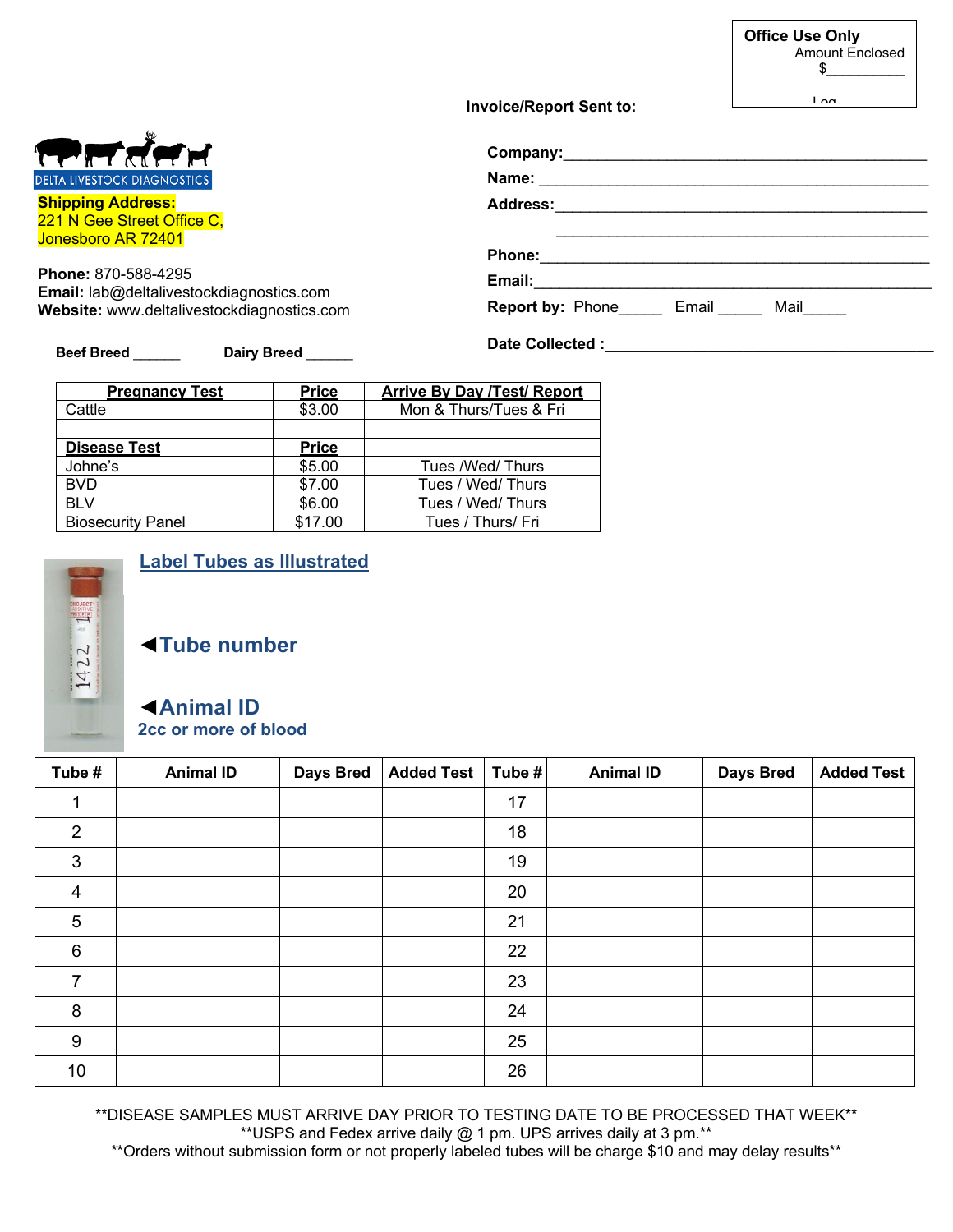| 44 |  | 27 |  |  |
|----|--|----|--|--|
| 12 |  | 28 |  |  |
| 13 |  | 29 |  |  |
| 14 |  | 30 |  |  |
| 15 |  | 31 |  |  |
| 16 |  | 32 |  |  |

| Tube # |                  |                  |                   |            |                  |                  |                   |
|--------|------------------|------------------|-------------------|------------|------------------|------------------|-------------------|
|        | <b>Animal ID</b> | <b>Days Bred</b> | Added Test Tube # |            | <b>Animal ID</b> | <b>Days Bred</b> | <b>Added Test</b> |
| 34     |                  |                  |                   |            |                  |                  |                   |
| 33     |                  |                  |                   | 68         |                  |                  |                   |
| 34     |                  |                  |                   | 69         |                  |                  |                   |
| 35     |                  |                  |                   | $70\,$     |                  |                  |                   |
| 36     |                  |                  |                   | $71$       |                  |                  |                   |
| $37\,$ |                  |                  |                   | $72\,$     |                  |                  |                   |
| 38     |                  |                  |                   | $73\,$     |                  |                  |                   |
| 39     |                  |                  |                   | 74         |                  |                  |                   |
| 40     |                  |                  |                   | 75         |                  |                  |                   |
| 41     |                  |                  |                   | ${\bf 76}$ |                  |                  |                   |
| 42     |                  |                  |                   | $77\,$     |                  |                  |                   |
| 43     |                  |                  |                   | 78         |                  |                  |                   |
| 44     |                  |                  |                   | 79         |                  |                  |                   |
| 45     |                  |                  |                   | 80         |                  |                  |                   |
| 46     |                  |                  |                   | 81         |                  |                  |                   |
| 47     |                  |                  |                   | 82         |                  |                  |                   |
| 48     |                  |                  |                   | 83         |                  |                  |                   |
| 49     |                  |                  |                   | 84         |                  |                  |                   |
| 50     |                  |                  |                   | 85         |                  |                  |                   |
| 51     |                  |                  |                   | 86         |                  |                  |                   |
| 52     |                  |                  |                   | 87         |                  |                  |                   |
| 53     |                  |                  |                   | 88         |                  |                  |                   |
| 54     |                  |                  |                   | 89         |                  |                  |                   |
| 55     |                  |                  |                   | $90\,$     |                  |                  |                   |
| 56     |                  |                  |                   | 91         |                  |                  |                   |

\*\*DISEASE SAMPLES MUST ARRIVE DAY PRIOR TO TESTING DATE TO BE PROCESSED THAT WEEK\*\* \*\*USPS and Fedex arrive daily @ 1 pm. UPS arrives daily at 3 pm.\*\*

\*\*Orders without submission form or not properly labeled tubes will be charge \$10 and may delay results\*\*